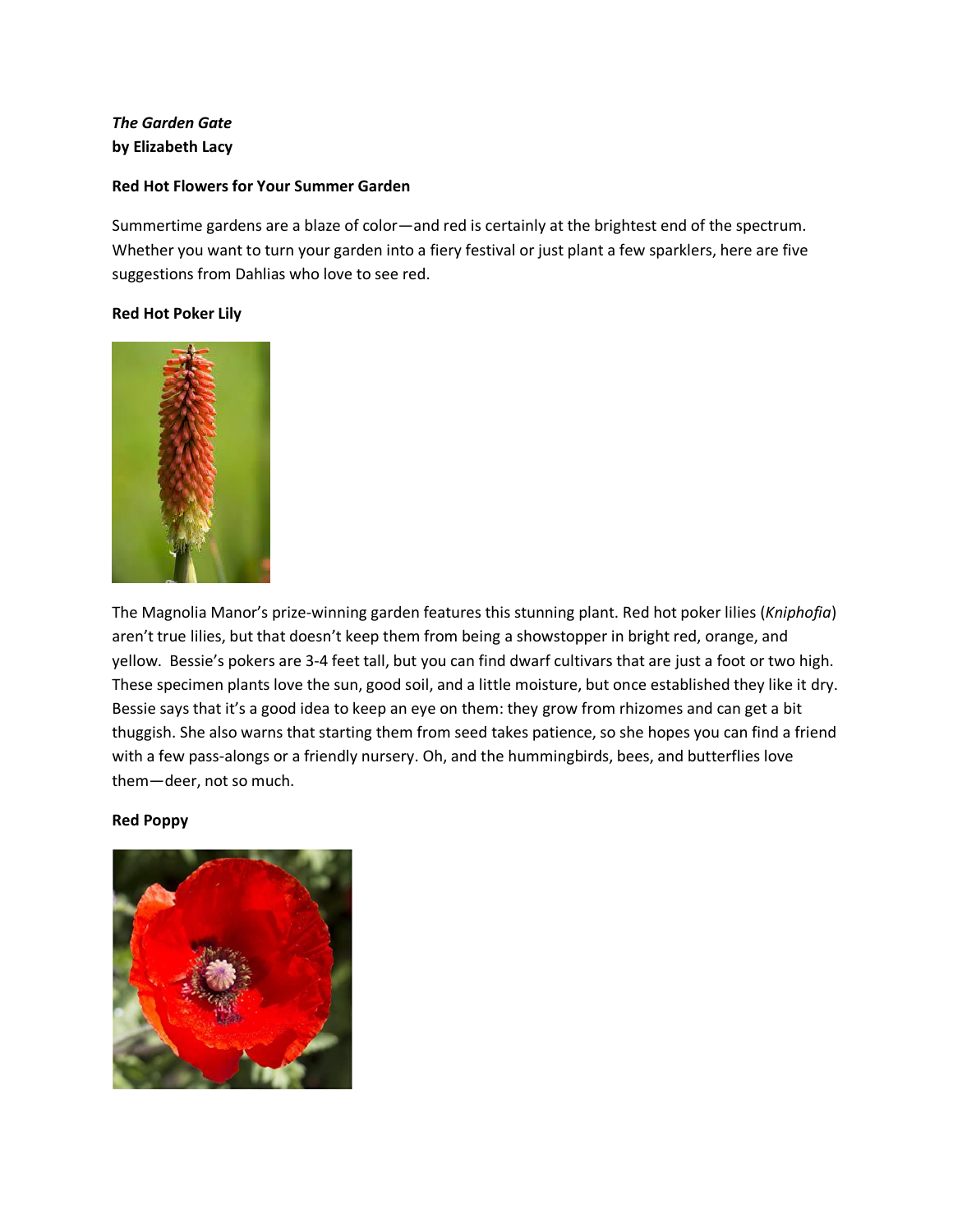As far as Aunt Hetty is concerned, the redder the better—and red poppies (*Papaver rhoeas*) are the best of the best. She says that growing them is as easy as tossing out of a few seeds or dividing a clump in autumn. They don't mind poor soil (as long as it's not soggy). For the best bloom, be a persistent deadheader. But ease up on the water once they've made themselves at home—too much moisture makes them leggy. Aunt Hetty also reminds us that the red poppy is also called the Remembrance Poppy. It has been a symbol of lives lost to war since the Great War (1914–1918).

## **Bleeding Hearts**



Ophelia, a romantic at heart, loves these attention-getting, heart-shaped blossoms, displayed gracefully on arching stems. The attractive bluish-green foliage of *Dicentra spectabilis* emerges in early spring, followed by its attention-getting, heart-shaped flowers—red, pink, magenta, white—displayed on arching stems. They love a compost-rich, moist soil, cool shade, and a dose of plant food. Summer is not their favorite season, so expect them to die back when it gets hot. Divide the clumps every few years and share with your best friends.

#### **Celosia**



Fannie Champaign, moderately famous milliner and proprietor of Champaign's Darling Chapeaux, has used dried celosia in her hat décor. "It's gorgeous," she says. "It'll brighten your parlor all winter long." You'll also enjoy this annual flower (an amaranth) from early summer until frost, especially if you use it